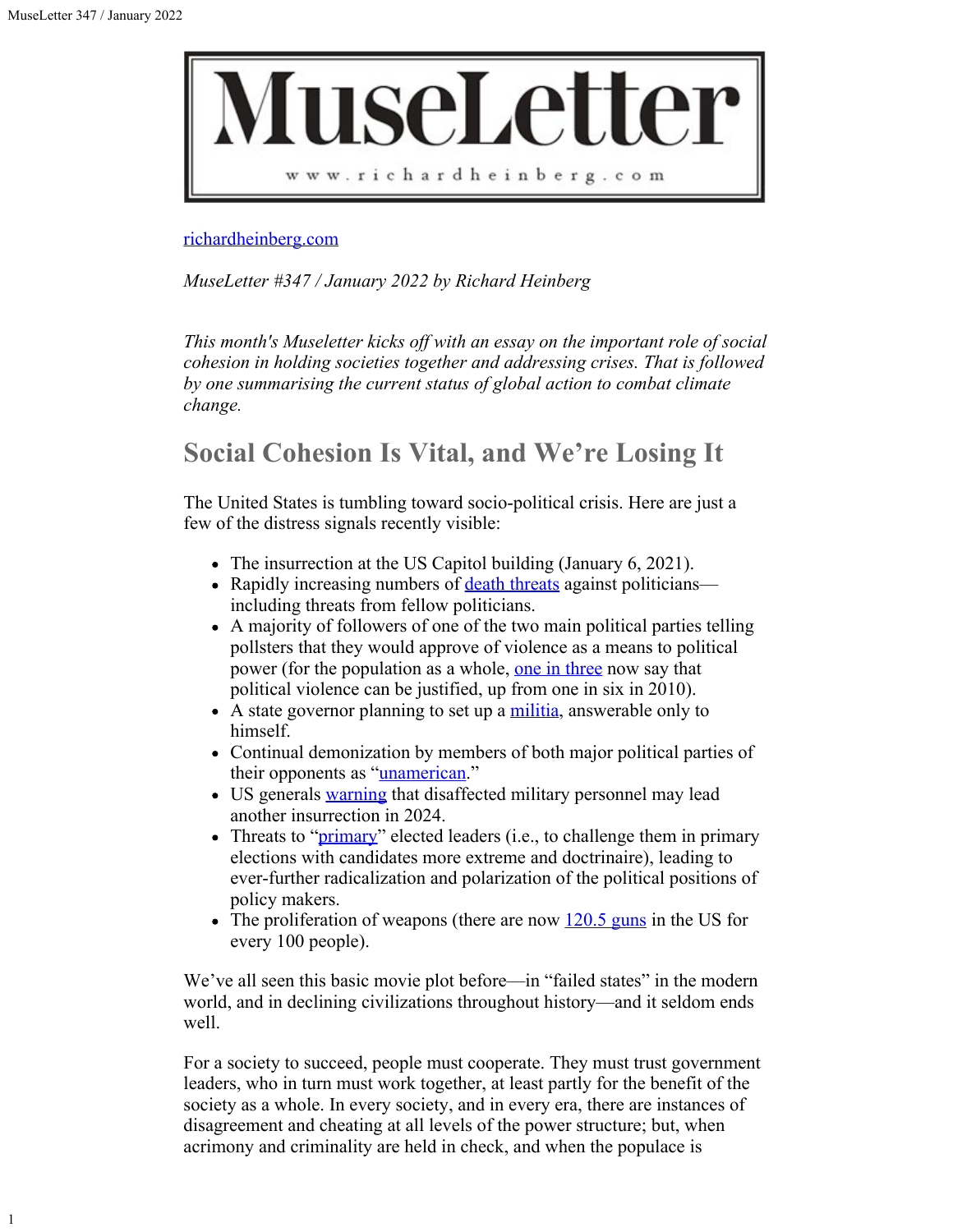motivated by shared aspirations and ideals, societies thrive. When social trust erodes significantly, societies fail.

Over the past years and months, and especially in recent weeks and days, several important books and articles have appeared, discussing in analytic and scholarly terms the ongoing loss of social cohesion in the United States. My purpose in this essay is to survey (1) the emerging understanding of social cohesion and its importance, (2) what threatens it in the United States today, and (3) what might prevent a national crack-up.

### **The Role of Cohesion in Social Evolution**

As discussed in my recent book *[Power](https://newsociety.com/blogs/news/introduction-to-power-by-richard-heinberg): Limits and Prospects for Human Survival,* humans have evolved to be the most social of all mammals, and possibly all animals (only ants, bees, and termites rival us in terms of sociality). Starting tens, perhaps hundreds of thousands of years ago, human evolution began to proceed by group selection in addition to individual natural selection. Groups competed with one another, and occasionally behavioral "mutations" involving tool usage and language occurred within bands and tribes. Some of these novel behaviors improved the group's ability to obtain food or to defend against large predators or hostile neighbors, while others served to further consolidate group cohesion. The "mutations" that promoted group success tended to be preserved, motivating other groups to take up these same innovations in order to compete better.

Language has been a key factor in the development of human sociality and cooperation. Using language, humans could, among many other things, refine and share their ways of making and using tools. Language also led to the creation of myths and rituals that gave groups a unique identity, while also enabling the design and implementation of punishments and incentives to keep everyone's behavior within bounds.

The payoff of heightened cooperation extends beyond improved group survival prospects: for individuals, social cohesion delivers a sometimesintoxicating feeling of being part of something larger than oneself. In societies that enjoy a high level of cohesion, collective accomplishments feed individual satisfaction, and vice versa. Each person's capabilities are amplified by the megaphone of a group working in concert. People willingly —often enthusiastically—subordinate themselves to the group because doing so provides immediate, gratifying emotional feedback as well as long-range benefits such as better living standards; on the other hand, resistance to submerging oneself in the group generates feelings of alienation and depression.

Unfortunately, social cohesion has a shadow side. People sometimes express their loyalty to a group by fighting its perceived external enemies or persecuting group members who are seen as freeloading, insufficiently loyal, or just different. In the worst instances, ingroup-outgroup bias can spark a war or even genocide, yielding misery or death for some while also generating intense feelings of belonging and usefulness among the surviving combatants. Indeed, according to Peter Turchin, war has been a primary catalyst for social innovation and evolution; in the words of former *New York Times* war correspondent Chris Hedges, "[War is a force that gives us](https://www.publicaffairsbooks.com/titles/chris-hedges/war-is-a-force-that-gives-us-meaning/9781610393591/) [meaning](https://www.publicaffairsbooks.com/titles/chris-hedges/war-is-a-force-that-gives-us-meaning/9781610393591/)."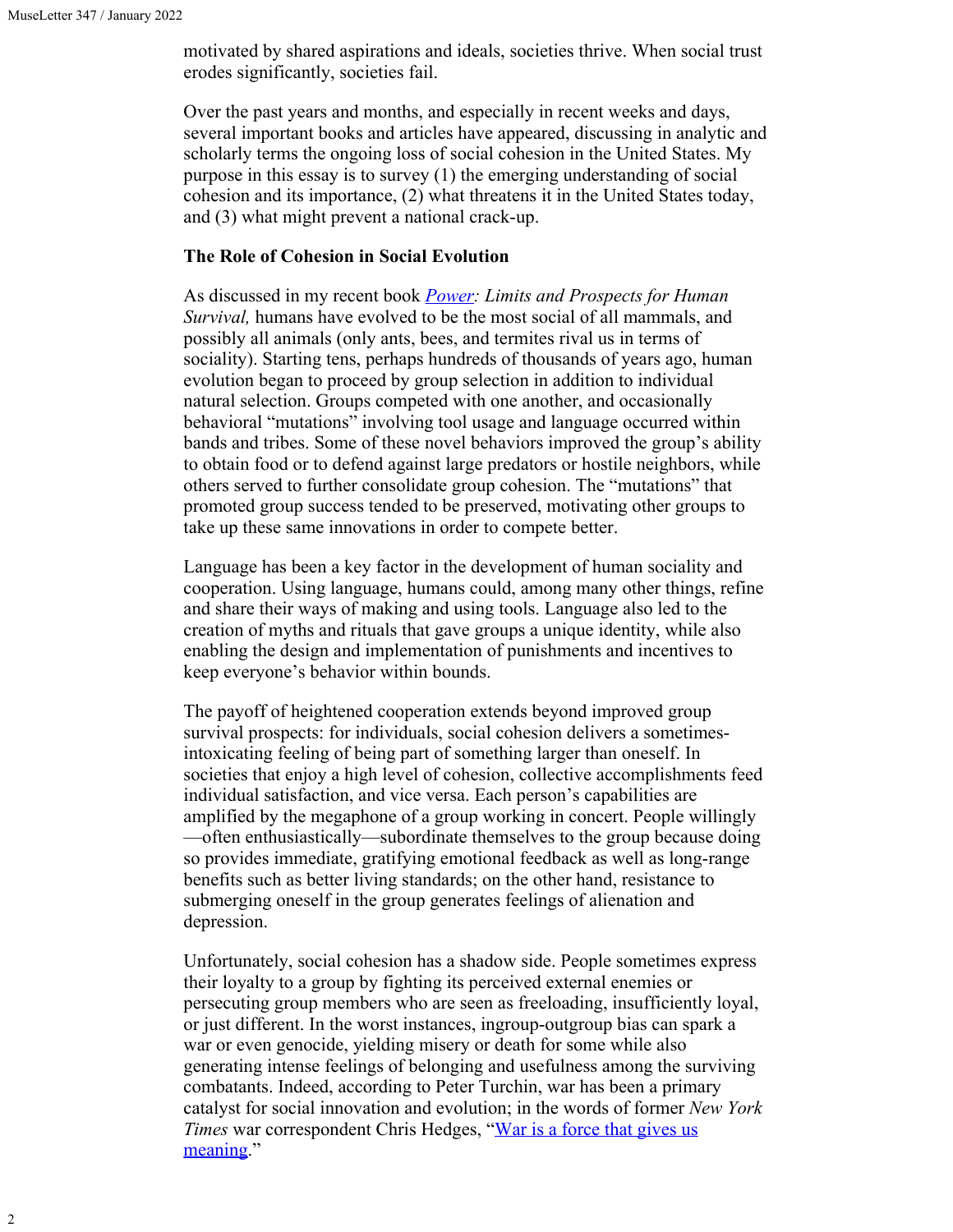Social scientists, including historians, have generally lacked the means to measure social cohesion directly, but there has long been a consensus among scholars that cohesion is a factor in societal success or failure. For example, Jack Goldstone, in *[Revolution and Rebellion in the Early Modern World](https://www.routledge.com/Revolution-and-Rebellion-in-the-Early-Modern-World-Population-Change-and/Goldstone/p/book/9781138222120),* describes how factional infighting among elites and their followers plays a role in many instances of societal collapse. As Benjamin Franklin reputedly said upon signing the Declaration of Independence, "We must all hang together, or we surely shall hang separately."

#### **The Cost of Cohesion, and the Cost of Losing It**

In order to maintain cohesion, we humans engage in near-constant signaling of group membership and participation. Showing up at church on Sunday morning and flying the flag from the front porch on national holidays are only the most obvious of such signals. Choices of entertainment, clothing, and food—and, today, whether to wear a mask and get vaccinated—are all fraught with in-group, out-group symbolism. Further, the groups we align with may range from country to political party, religion, military organization, criminal organization, and corporation, all the way down to the family. Each of these groups and sub-groups has its own requirement for loyalty signaling—which can be problematic if these groups do not have aligning values or goals.

Sometimes for a whole society cohesion slips away. Such a society becomes internally divided, and individuals within it increasingly distrust authority figures. When this happens, the society loses its ability to solve problems, so that problems tend to accumulate and worsen. This is essentially what happened to the Roman Empire: at its height, it could easily have overcome invading northern tribes; but later, once its elites began being more concerned with fighting among themselves than fighting common enemies, the Goths and Vandals found easy pickings.

But, if the advantages of maintaining cohesion are so obvious, what causes it to break down? Peter Turchin has studied the problem of collapse for many years, using statistical methodology and an enormous **[database](http://seshatdatabank.info/)** comprising quantifiable information about hundreds of societies throughout history. Turchin and colleagues have concluded that cohesion grows and decays in cycles. The people at the top of the social pyramid are in position to design the society's rules, and they typically do so in ways that benefit themselves in the short term—while making society as a whole more vulnerable in the long run.

Over time, the society's wealth is increasingly appropriated by elites. Early societies used taxes, tithes, and privatization to appropriate wealth. In modern societies, we also use interest on debt, investment returns, and government contracts to accomplish the same purpose. The resulting upward flow of wealth gradually leads to the increasing immiseration of people on the bottom rungs of the social ladder. The common people find themselves losing ground in terms of quality of life—their housing, food, education, and health care. Unable to make ends meet, they experience a greater incidence of psychological depression. Their faith in the system and in the elites falters.

Turchin and colleagues have also identified a second factor leading to loss of cohesion: *intra-elite competition*. As more benefits accrue to social status,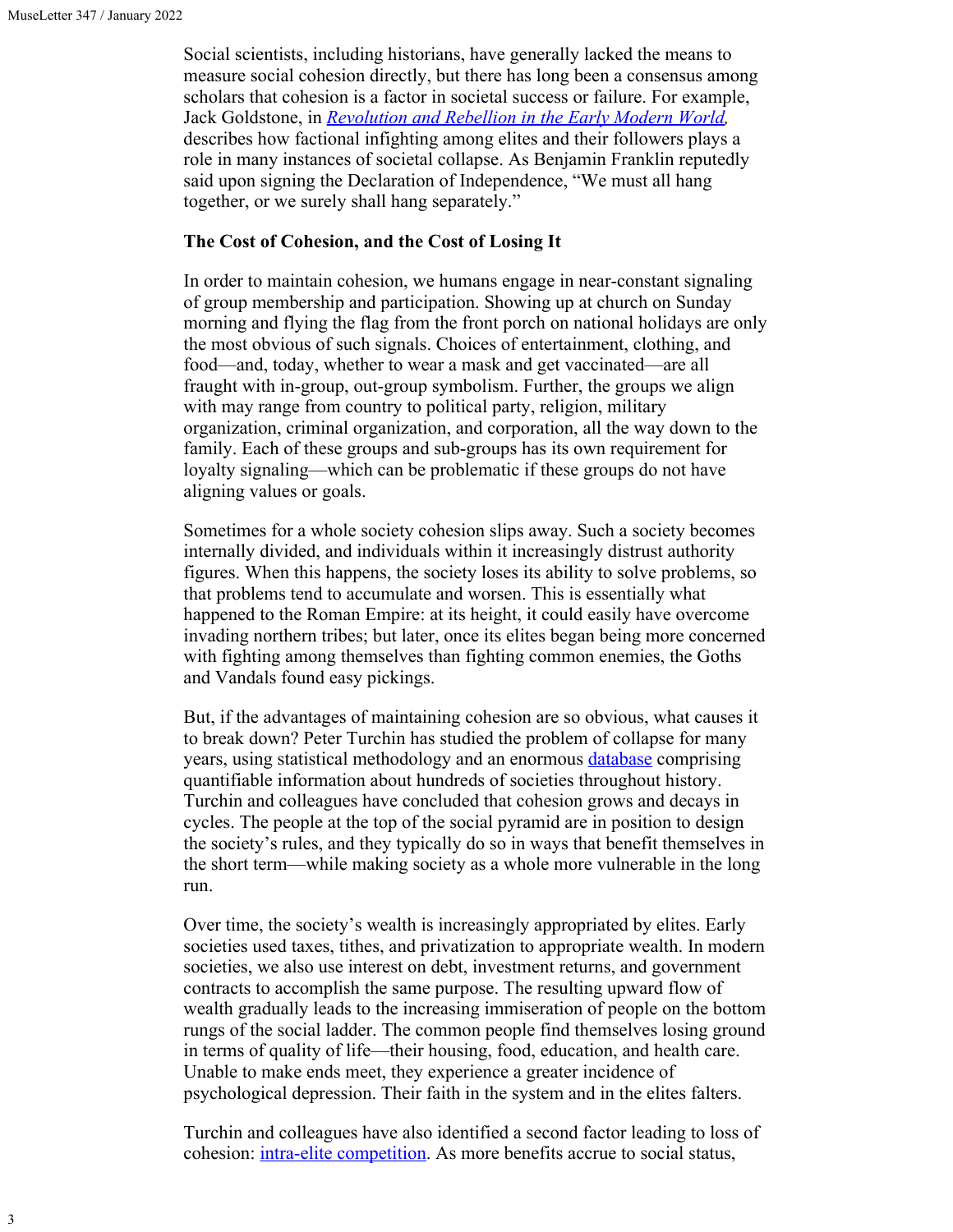4

more people inevitably want to ascend to the top of the social pyramid. In contemporary terms, they seek to become lawyers, politicians, CEOs, entrepreneurs, and investment managers. When this process shifts into high gear, Turchin calls it the "overproduction of elites." Gradually, there come to be far more elite aspirants than positions available among elite ranks. Elite aspirants then tend to divide themselves into factions. Once that happens, defeating an opposing faction may become more important than actually doing useful work.

These two trends often converge. Due to immiseration, the common people may arrive at a point where they think things couldn't possibly get any worse (they're often wrong about that). So, they think, why not just pull the whole unfair social-governmental structure down? They start ignoring or flouting rules. Meanwhile, frustrated elite aspirants, sensing an opportunity, offer to lead disgruntled commoners in sabotaging the system and confronting opposing elites. Rebellion, insurrection, or civil war may ensue.

#### **The United States: Fracturing and Fragmenting**

This brings us to the present case. Turchin has written several **articles** and a book (*[Ages of Discord](https://peterturchin.com/ages-of-discord/)*, 2016) warning that the historical data offer sobering insights about the US in the current decade. Over all, social power has become too concentrated, and this imbalance threatens to upend our social contract.

There are five kinds of social power in complex societies: political, economic, administrative, military, and ideological. In America, all of these have become organized along economic lines. Elites who control large amounts of wealth can effectively "buy" politicians (via campaign contributions), as well as extensive and favorable media coverage (as a way of exerting ideological power—see *[PR!](https://www.basicbooks.com/titles/stuart-ewen/pr/9780465061792/)*, Stewart Ewen's account of the development of the public relations industry by the National Association of Manufacturers). Subsidized political leaders can then be counted upon to exercise administrative and military power on behalf of the commercial elites who pay for their election campaigns.

During its 246 years of existence, the US has seen periods of greater and lesser economic inequality. As Walter Scheidel shows in his historical study *[The Great Leveler,](https://press.princeton.edu/books/paperback/9780691183251/the-great-leveler)* greater equality has typically resulted from war or financial collapse rather than political reform. Americans do sometimes try using progressive taxation and social safety nets—to rein in inequality; but, during long periods of relative peace and prosperity, the chasm between rich and poor tends to deepen. That has been the case especially since the 1980s. Measured in terms of purchasing power, the income of the American lower and middle classes has stagnated or fallen during the past four decades.

At the same time, our production of elites and elite aspirants has bounded ahead. Turchin has documented a rapid increase in the number of law and business degrees earned, on a per capita basis, in the past 20 years, despite the fact that the cost of advanced degrees has skyrocketed. At the same time, the number of multimillionaires and billionaires has exploded, and the very richest Americans have seen their personal net worth soar by billions of dollars per year. The number of people wanting to influence public policy has increased, as reflected in the steeply rising cost of election campaigns. And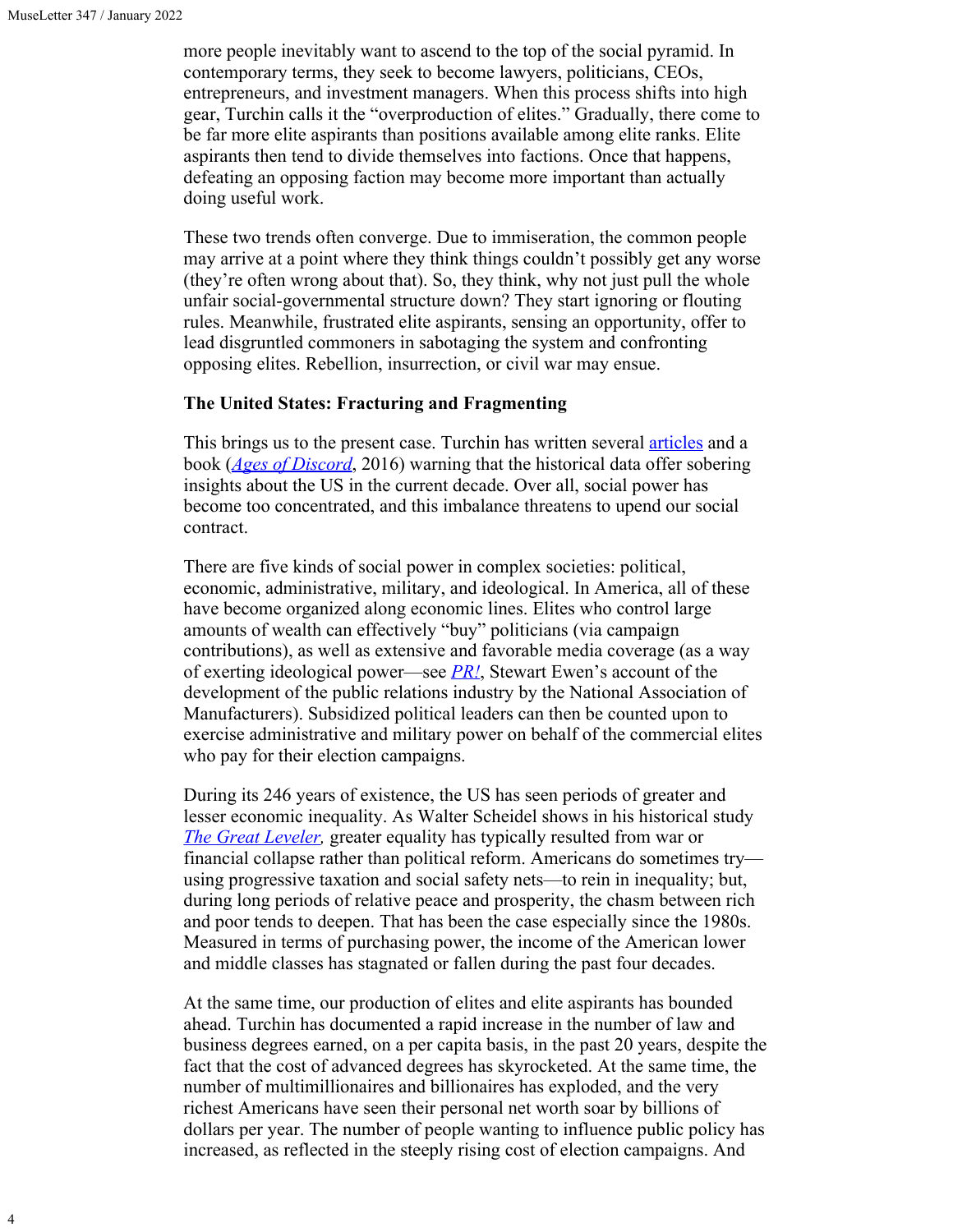the numbers of political consultants and media "influencers" have also burgeoned.

Political scientists have found a way (outlined in papers by Poole and Rosenthal in 1984 and 1997) to measure American elite fragmentation, based on the [voting records](https://voteview.com/) of members of the US House of Representatives. Turchin's application of this methodology shows US political polarization reaching a peak around the start of the First World War, then declining dramatically for the next few decades. Since the 1990s, however, polarization has grown rapidly and is currently at record levels.

Polarization, fragmentation, and power imbalance are exacerbated by unfortunate aspects of the original design of US government. Some other countries have tried to model themselves on the US—a presidential republic with three co-equal branches and a federation of states—and haven't always fared well. Current presidential republics include countries ranging from Afghanistan and Argentina to Zambia and Zimbabwe. A common problem in such countries is that the president ends up seizing outsized powers, while checks and balances between branches of government fail.

Further, due to the fact that two US Senate seats are apportioned to each state regardless of population, voters in sparsely populated states (e.g., Wyoming) end up having up to 70 times the power to influence federal policy as voters in heavily populated states (such as California). This results in some Americans feeling systematically disempowered, while others feel their "legitimate" power threatened by a decades-long recent demographic shift to coastal urban centers.

Add the facts that Americans of European ancestry will be in the minority by the 2040s, if current demographic trends continue, and that the proportion of Americans identifying as Christian is waning. This demographic-politicalreligious shift feeds "white replacement theory"—the notion among many Trump voters that Democrats have been deliberately using lax immigration policy to build an undefeatable multi-racial demographic base of support for their party (in fact, prior to 2016, immigration policy was largely bipartisan). Many Trump followers like to think of America as a white, Christian country, so multiculturalism, secularism, and demographic changes can provoke an almost existential fear; as a result, these voters see democracy as a threat rather than an ideal to be upheld. Democrats, for their part, often view Republicans as proto-fascists whose flaunted patriotism is entirely conditional on whether elections favor their candidates.

On top of all this, the social media revolution has contributed its own impetus toward fragmentation. There has been widespread public discussion about how news algorithms in Facebook and similar platforms have helped stoke conspiracy theories and extremist views via the "echo-chamber effect." However, as Elizabeth Kolbert points out in an excellent *[article](https://www.newyorker.com/magazine/2022/01/03/how-politics-got-so-polarized)* in the January 10 *New Yorker*, attempted reforms by social media giants have actually made a bad situation much worse. The newer algorithms, which boost content that elicits more emotional reactions, just result in the most outrageous posts getting the most views.

*New York Times* contributor Thomas B. Edsall, in a December 15, 2021 [op](https://www.nytimes.com/2021/12/15/opinion/republicans-democracy-minority-rule.html)[ed](https://www.nytimes.com/2021/12/15/opinion/republicans-democracy-minority-rule.html), surveys the analysis and opinions of five political scientists with relevant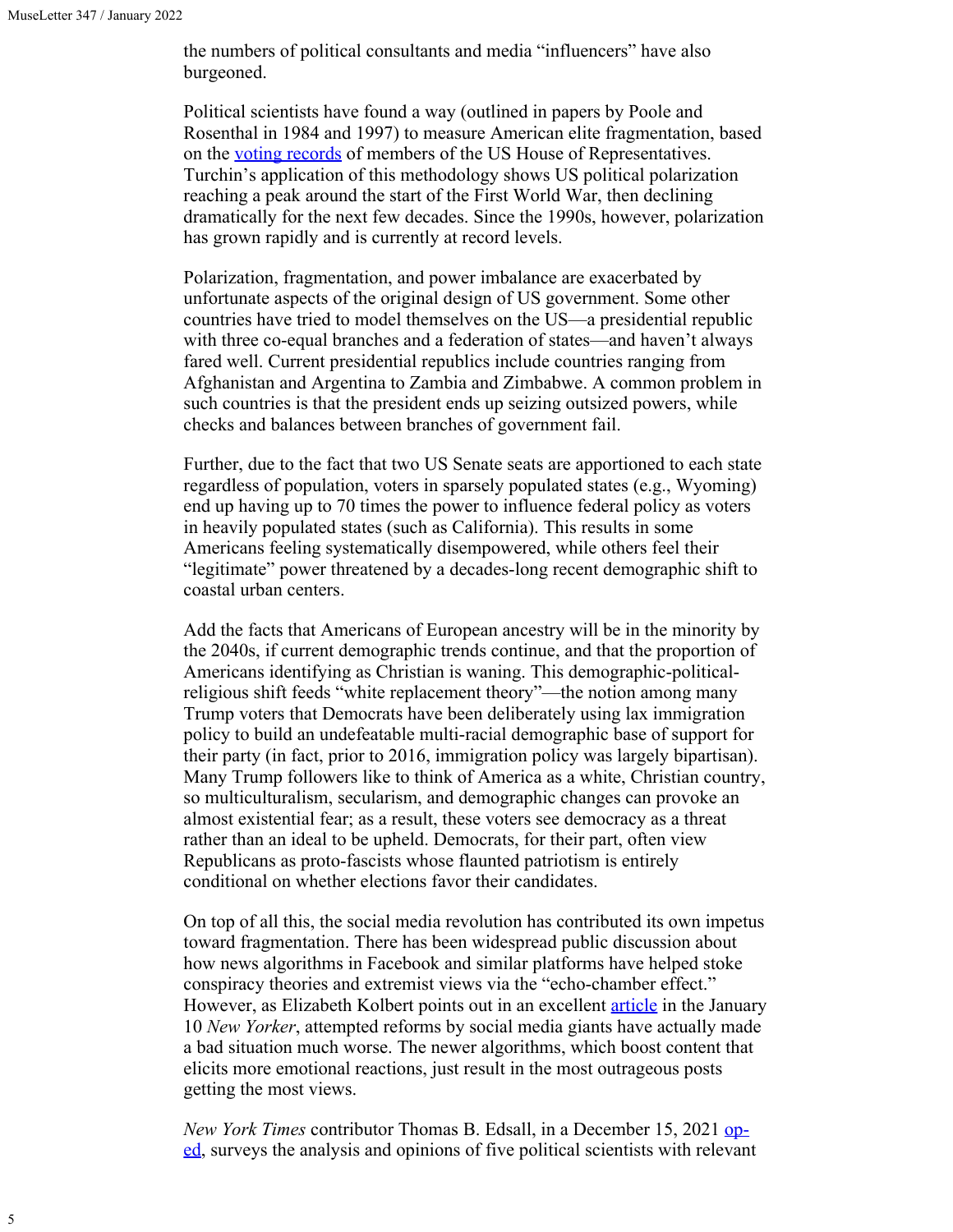expertise; their consensus: America is approaching a tipping point, since "there is nothing in the system 'pulling things back to the middle' or disrupting lines of division. This situation is truly novel for the United States (although there are some parallels to the 1850s, when politics became nationalized around a single-issue divide). It is in a very real sense a new and quite different political system."

Meanwhile, of course, crumbling cohesion is **hardly the only challenge** facing the US, or humanity as a whole. We face a series of converging crises: resource depletion, pollution (including climate change), overpopulation, an enormous buildup of unrepayable debt, and a lingering pandemic. Our inability to solve these problems is partly due to declining social cohesion. But, as these problems fester, there are more causes for blame, and even more issues for diverging factions to fight over. Politics becomes a self-reinforcing feedback loop of failure, recrimination, and dehumanizing caricature.

#### **Where Are We Headed?**

In an op-ed titled ["I Fear for Our Democracy](https://www.nytimes.com/2022/01/05/opinion/jan-6-jimmy-carter.html)," published in the *New York Times* on January 5, former President Jimmy Carter writes, "I have . . . seen how . . . democratic systems . . . can fall to military juntas or power-hungry despots." He urges Americans to respect free and fair elections, refuse violence, pass election reforms that would make it easier to vote, and ignore disinformation. But what if the steps he advises aren't immediately taken? "Without immediate action," he writes, "we are at genuine risk of civil conflict and losing our precious democracy."

In his widely cited book *[The Next Civil War: Dispatches from the American](https://booksandbookskw.com/the-next-civil-war-dispatches-from-the-american-future-by-stephen-marche/) [Future](https://booksandbookskw.com/the-next-civil-war-dispatches-from-the-american-future-by-stephen-marche/)*, Canadian novelist and essayist Stephen Marche attempts to game out the likely eventual consequences of waning US social cohesion. Like many other commentators, he sees a rerun of the 1860s Civil War as unlikely. But the five scenarios he thinks are more plausible are still bracingly stark. They include the assassination of a president, the destruction of the Capitol by a dirty bomb, and a deadly standoff between a militia and the Army.

One likely possibility discussed by Marche, and also by Zack Beauchamp in an essay titled ["How Does This End?](https://www.vox.com/policy-and-politics/22814025/democracy-trump-january-6-capitol-riot-election-violence)", is for the emergence of a kind of faux democracy similar to what we see today in Hungary. "The change [in Hungary] was subtle and slow," writes Beauchamp, "a gradual hollowing out of democracy rather than its extirpation." Some right-wing US leaders, including Tucker Carlson and former President Trump, explicitly view the Hungarian experience as a model for the future of American governance.

Another likely outcome, modeled by Marche in several of his scenarios, is what might be called "civil war lite"—a long period of sporadic violence, possibly including kidnappings or assassinations of public figures at all levels, riots, bombings, brutal suppression of street protests, and takeovers of government buildings.

The just-published *[How Civil Wars Start: And How to Stop Them](https://www.penguinrandomhouse.com/books/624156/how-civil-wars-start-by-barbara-f-walter/),* by University of California, San Diego political scientist Barbara F. Walter, points out that, over the last two decades, the number of active civil wars around the world has almost doubled. Walter investigates the causes and processes of internal national conflict, and how some countries manage to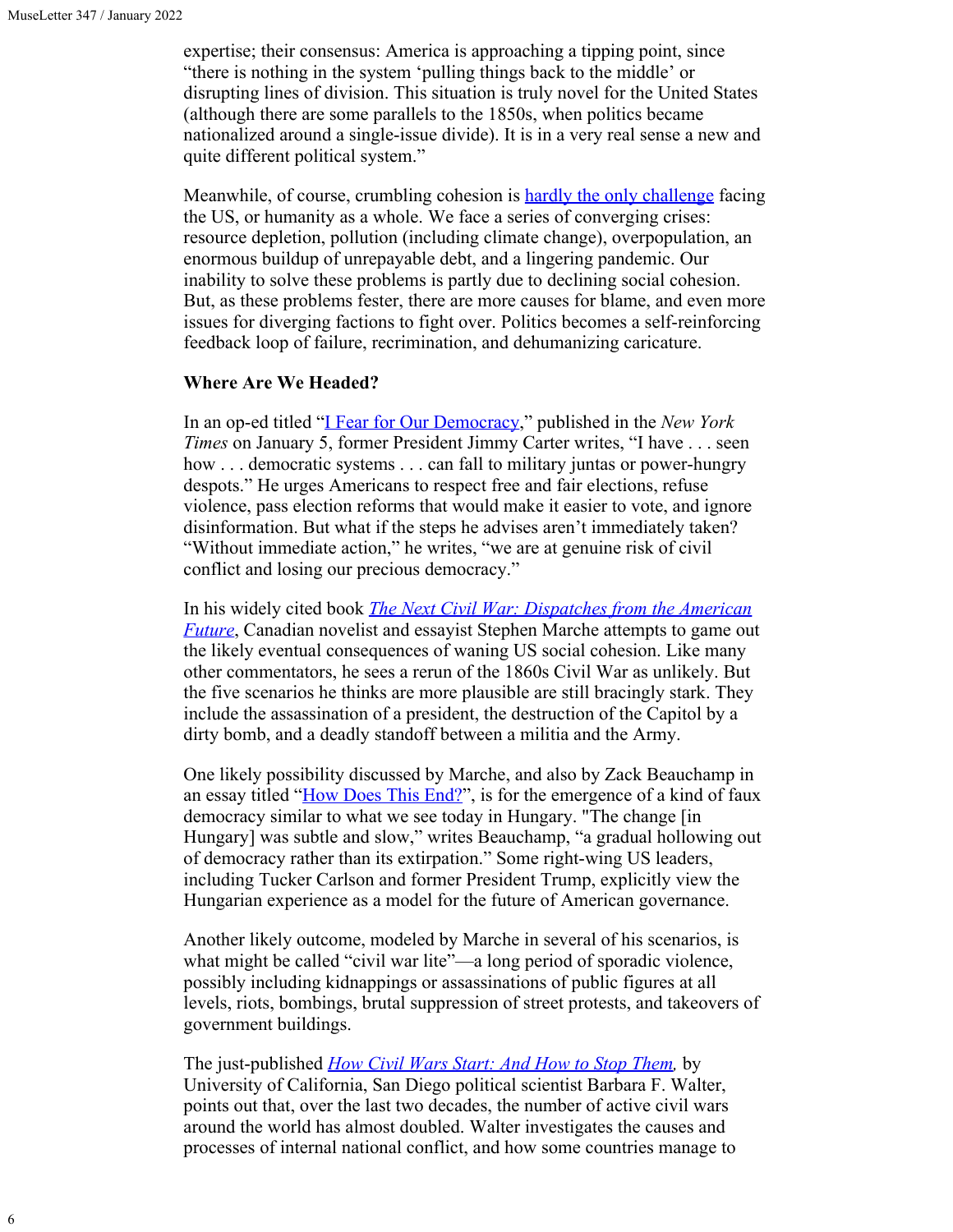pull back from the brink. Drawing on lessons from over twenty countries, Walter identifies risk factors including democratic backsliding, factionalization, and the politics of resentment. She points out (as so many others have) that all these risk factors are present in the US today, and also that modern civil war often doesn't look much like America in the 1860s, Russia in the 1920s, or Spain in the 1930s. Civil war "may begin with sporadic acts of violence and terror, accelerated by social media. It will sneak up on us and leave us wondering how we could have been so blind."

Thomas Homer-Dixon, who for nearly two decades led a center on peace and conflict studies at the University of Toronto, in an essay titled ["The American](https://www.theglobeandmail.com/opinion/article-the-american-polity-is-cracked-and-might-collapse-canada-must-prepare/) [Polity is Cracked and Might Collapse. Canada Must Prepare,](https://www.theglobeandmail.com/opinion/article-the-american-polity-is-cracked-and-might-collapse-canada-must-prepare/)" draws parallels between Trump and his followers on one hand, and those who subverted the Weimar Republic in Germany in the 1920s and early '30s on the other. He suggests several pathways by which the US could descend into a dictatorship that's obsessed with violently purging dissidents and scapegoated communities.

Some analysts believe that, ultimately, the splitting of the country is possible. Ecofeminist writer Starhawk envisioned this eventuality in her novel *[The](https://en.wikipedia.org/wiki/The_Fifth_Sacred_Thing) [Fifth Sacred Thing](https://en.wikipedia.org/wiki/The_Fifth_Sacred_Thing)* (1993), long before the advent of social media or the Trump presidency. Marche similarly suggests the US could cleave into four countries: the Northeast, the West Coast, the Midwest plus the Southeast, and Texas. It's arguable that a national divorce could have benefits, if it proceeded from **bioregionalist** and localist motives; but under circumstances of "civil war lite" it would almost certainly involve horrific casualties and widespread misery.

If America is to avert a violent, fractured future, it appears there is little time, and much to be done.

#### **Can We Change Course?**

Based on Turchin's analysis, a reversal of the current trend in the US toward polarization and dissolution would seem to require leaders to address the sources of immiseration and elite overproduction (Turchin himself makes an appeal along these lines [here](https://peterturchin.com/cliodynamica/appeal-american-elites-one/)). That would mean taking substantive steps to reduce extreme inequality. As Senator Bernie Sanders reminds us, no individual really needs anything close to a billion dollars in order to live well. At least some Democrats have been trying to redistribute national wealth yet under the Clinton and Obama regimes inequality soared. Democrats need to acknowledge that legacy and do much better. Republicans need to own their share of the problem, too, and it's arguably proportionately larger.

How might we reduce elite overproduction and infighting? No imaginable solution could be implemented overnight, but it's worth having a public conversation. How many lawyers do we really need? Political consultants? The de-financialization of the economy would reduce the number of hedge fund managers and venture capitalists, but nuanced strategies would be required to winnow out elite aspirants without treading on careers, civil liberties, and economic aspirations.

Structural changes might be required to the US form of government: eliminate the filibuster, restrict executive powers, ban partisan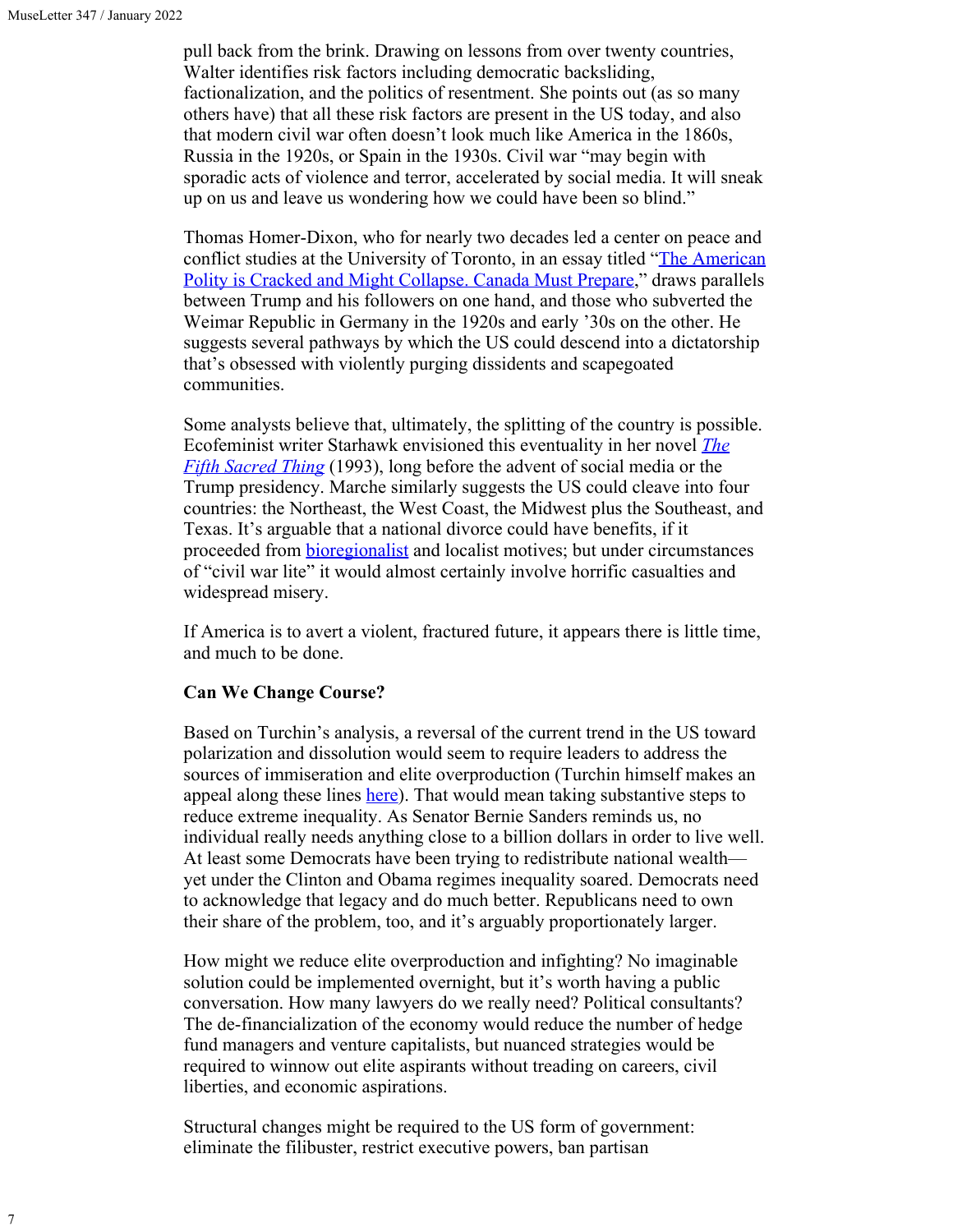gerrymandering and partisan takeovers of vote-counting, and apportion Senate seats by population. Some political scientists call for the end of the two-party system, which generates all-or-nothing contests that don't really reflect the will of the electorate. Systems with more parties require coalition and compromise. Ranked-choice voting and multi-member congressional districts (larger districts, with the number of representatives from each party in each district reflecting vote proportions for those parties) could help enormously. The trouble is, big structural changes like these would require a national political consensus that doesn't currently exist.

Historian Maurizio Valsanio, basing his [analysis](https://theconversation.com/political-rage-america-survived-a-decade-of-anger-in-the-18th-century-but-can-it-now-172179) on the political turbulence of the 1790s, has more suggestions. Three tactics used by American politicians then, he argues, could help now. First, leaders strived to build a federal administration that could deliver personal and material benefits to its citizens. They funded infrastructure, including roads and canals, and tried to levy taxes equitably. Second, they created shared cultural symbols and practices, including flags, songs, and parades, that made citizens feel they had a common history and tradition worthy of pride. Finally, they sought to increase participation in elections, so that the people felt more connected with, and responsible for, their governance.

Of course, life today is a lot different from how it was in the 1790s. For one thing, our communication takes place less by way of handwritten letters and printed pamphlets, and more through the internet and social media. If we're to avert increasing polarization, these platforms will require an overhaul, and digital technology companies are not likely to undertake the process on their own. Government reform of these public utilities is required.

Barbara F. Walter points to South Africa in the 1980s and early '90s for signs of hope: most experts on violent conflict then expected the nation to descend into civil war—but it didn't. Instead, business elites stopped backing the white regime that was enforcing its apartheid policies with increasing violence. A new white president, Frederik de Klerk, negotiated an end to apartheid and the transfer of political power to the Black majority. Walter's point: in order to avoid civil war, a powerful group must be courageously willing to give up some of its advantages and to renounce extreme partisanship and violence. In the US today, that might entail, for example, the Republican leadership turning against Trump's "Big Lie" that the 2020 election was somehow fraudulent. Unfortunately, however, the opposite appears to be happening.

These remedies all require action by elites. But, as already noted, that's hard to organize under current circumstances. What can we, the people do? One thing would be to discuss and loudly advocate needed reforms, so that both parties are forced to take them seriously. But we as individuals could also reach out to people of differing political views, and create spaces for dialogue. The **Braver Angels** project tries to help, offering skills-sharpening workshops and online training, as well as weekly civil debates. It hopes to build left/center-right alliances at the grassroots level across the country.

The key is for more Americans to identify with something bigger than their political tribe. Sebastian Junger writes in his marvelous book *[Tribe: On](https://www.goodreads.com/work/quotes/47206763) [Homecoming and Belonging](https://www.goodreads.com/work/quotes/47206763),*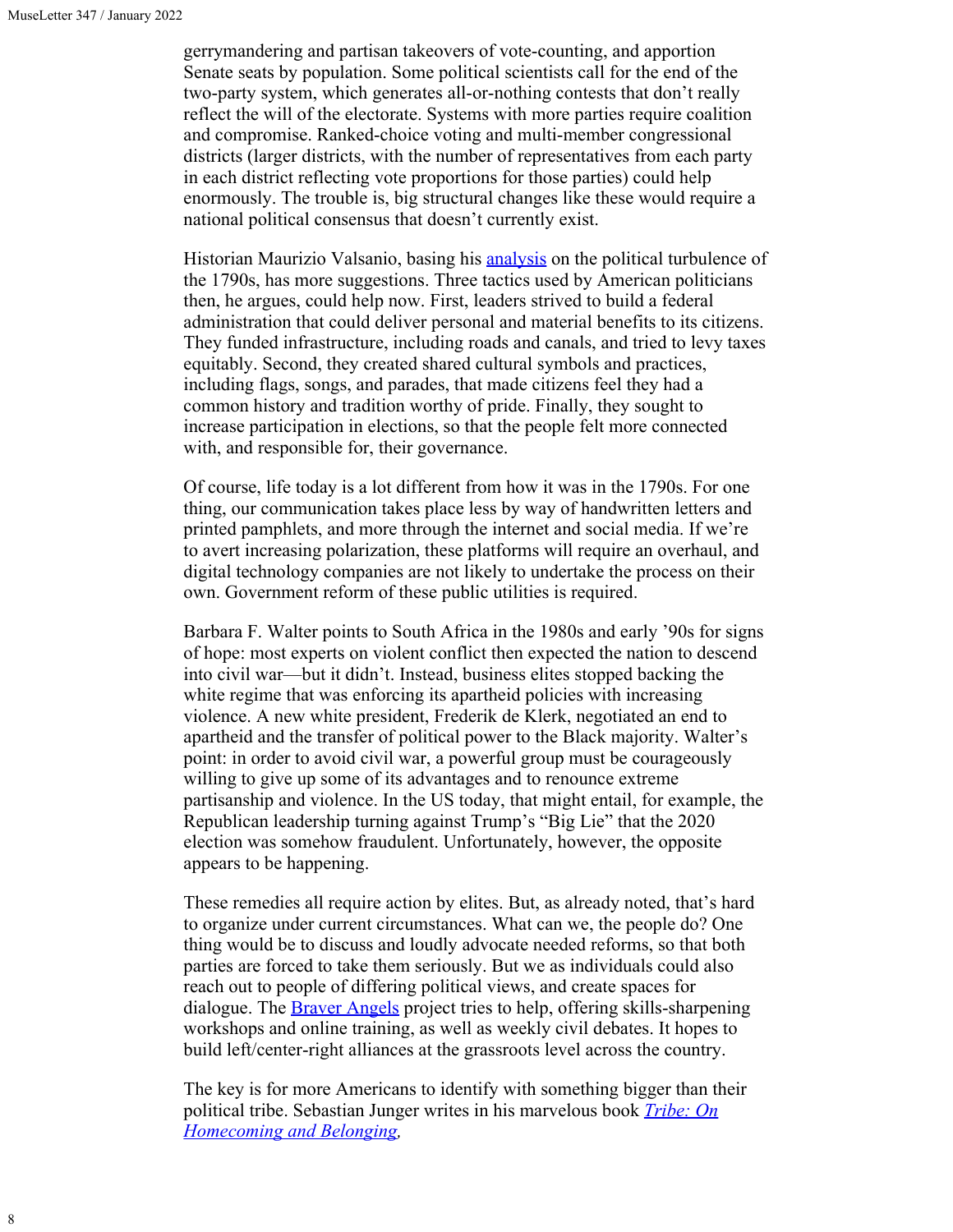*"If you want to make a society work, then you don't keep underscoring the places where you're different—you underscore your shared humanity."*

As Jimmy Carter implored in his recent editorial,

*"We must focus on a few core truths: that we are all human, we are all Americans and we have common hopes for our communities and our country to thrive. We must find ways to reengage across the divide, respectfully and constructively by holding civil conversations with family, friends and co-workers and standing up collectively to the forces dividing us."*

As with climate change, inequality, and our other collective problems, solutions will entail confronting and reining in power—whether the power of wealth, of outsized political representation, or of social media companies. But finding a peaceful way through will also require humility and efforts toward healing.

Do Americans have sufficient courage and goodwill? If not, it may soon become nearly impossible to avoid choosing sides.

## **How Are the US and Other Countries Doing on Fighting Climate Change?**

On December 8, President Joe Biden signed an [executive order](https://www.whitehouse.gov/briefing-room/statements-releases/2021/12/08/fact-sheet-president-biden-signs-executive-order-catalyzing-americas-clean-energy-economy-through-federal-sustainability/) to spearhead his administration's efforts to combat climate change. What does this order actually promise to accomplish? How does that compare with what other nations are doing? Is any of it enough to avert global calamity?

The Biden executive order "will reduce emissions across federal operations, invest in American clean energy industries and manufacturing, and create clean, healthy, and resilient communities." However, lofty verbiage aside, this is mostly about government operations (e.g., purchases of vehicles and standards for federal buildings) and not the entire economy.

Most countries (124 out of 137 signatories to COP 26, including the US) have set aspirational nationwide net neutrality goals for 2050. Suriname and Bhutan claim already to be net neutral, while other nations, including Uruguay and Sweden, are aiming for sooner, and a few, like China and Singapore, are targeting later dates. Very few countries have binding domestic legislation to meet those goals, or sound, detailed technical plans that will enable a full energy transition. (I'm not going to discuss here whether a full transition to renewable energy sources at scale is actually feasible; that's covered in long form [here](http://ourrenewablefuture.org/), and in short form [here](https://www.resilience.org/stories/2021-08-05/questions-to-richard-heinberg-from-a-15-year-old-student/).) So, the US is not doing as much as some countries, but more, at least on paper, than some others.

Countries that have become carbon neutral, or are aiming to do so soon, are in two categories: small nations with very low per capita energy usage (Bhutan, Suriname, and Uruguay), or European nations with roughly half the per capita energy usage of the US, and much stronger popular commitment to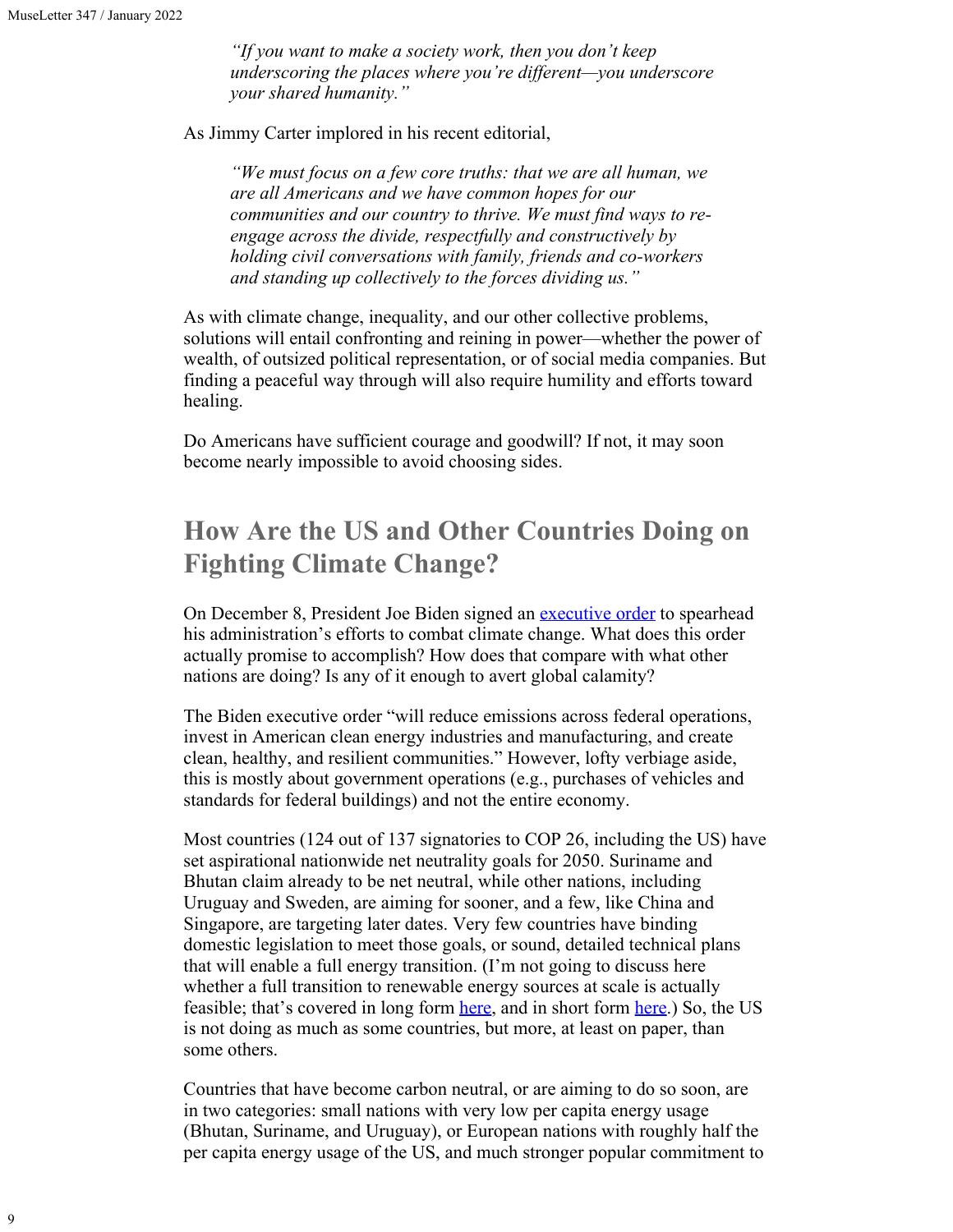tackling climate change (e.g., Germany, which has subsidized wind and solar for the last couple of decades). Iceland, which is aiming for 2040, has an unusually robust domestic renewable energy resource (geothermal) that is already highly developed. The United States is in a more difficult position, with very high per capita and total energy usage, and an economy that's historically closely tied to the fossil fuel industry.

Europe is reliant on fossil fuel imports (largely from Russia), so that group of countries has an extra incentive to reduce its carbon dependency—and that partly explains the higher energy efficiency standards that have been adopted by many European nations.

China uses an extraordinary amount of coal—over half the world's annual supply. (By the way, two-thirds of the commercially available solar panels are made with electricity generated from Chinese coal.) China will face mammoth technical challenges in replacing coal, and the nation's leaders know it. Even though they're installing solar at a record pace, that's still a small contributor to the Chinese economy. Globally, solar and wind together produce 3.3 percent of all energy; for China, these sources produce about 4 percent—about the same as the US. However, while wind and solar are growing fast, so is China's total energy usage. China is targeting 2060 for net-zero carbon emissions, which is later than most nations, but even that goal seems unrealistic and aspirational at this point.

In addition to his executive order, Biden has backed infrastructure spending that would incentivize industry to produce more electric vehicles and other technologies that could eventually lower emissions. This is important because solar, wind, hydro, and nuclear all produce electricity, but only about 20 percent of energy is currently used in the form of electricity. So, the energy transition will require vast spending to directly or indirectly electrify industries like aviation, shipping, trucking, the heating and cooling of buildings, and high-heat industrial processes like cement making. What Biden is proposing, both in the executive order and the infrastructure bill, is a start —but only that.

Not much in the Biden executive order is surprising for those who have been following US and global climate policy. The energy transition will be extraordinarily challenging and expensive (again, see links above regarding feasibility), so of course all governments are going after the low-hanging fruit first. Government operations and electric cars are the lowest fruit on the lowest branch. If Biden had, for example, proposed a plan to gradually but systematically reduce fossil fuel production and consumption throughout the US economy, that would have been remarkable and courageous. The best way forward for this or any other country would be a program for rationing our remaining fossil fuels, with an annually declining cap on production. That would aid planning at all levels, from households to industry to government. But political support for such a measure is unlikely to coalesce until circumstances (i.e., consequences of climate change and fossil fuel depletion) grow more obvious and dire.

Another helpful line of attack would be to replace GDP in government operations and planning with quality-of-life and health-of-environment measures (as Rep. Omar has [proposed](https://sustainable-economy.org/gpi-act-of-2021/)). The demand for GDP growth locks us all into the requirement for ever more energy and materials usage. That